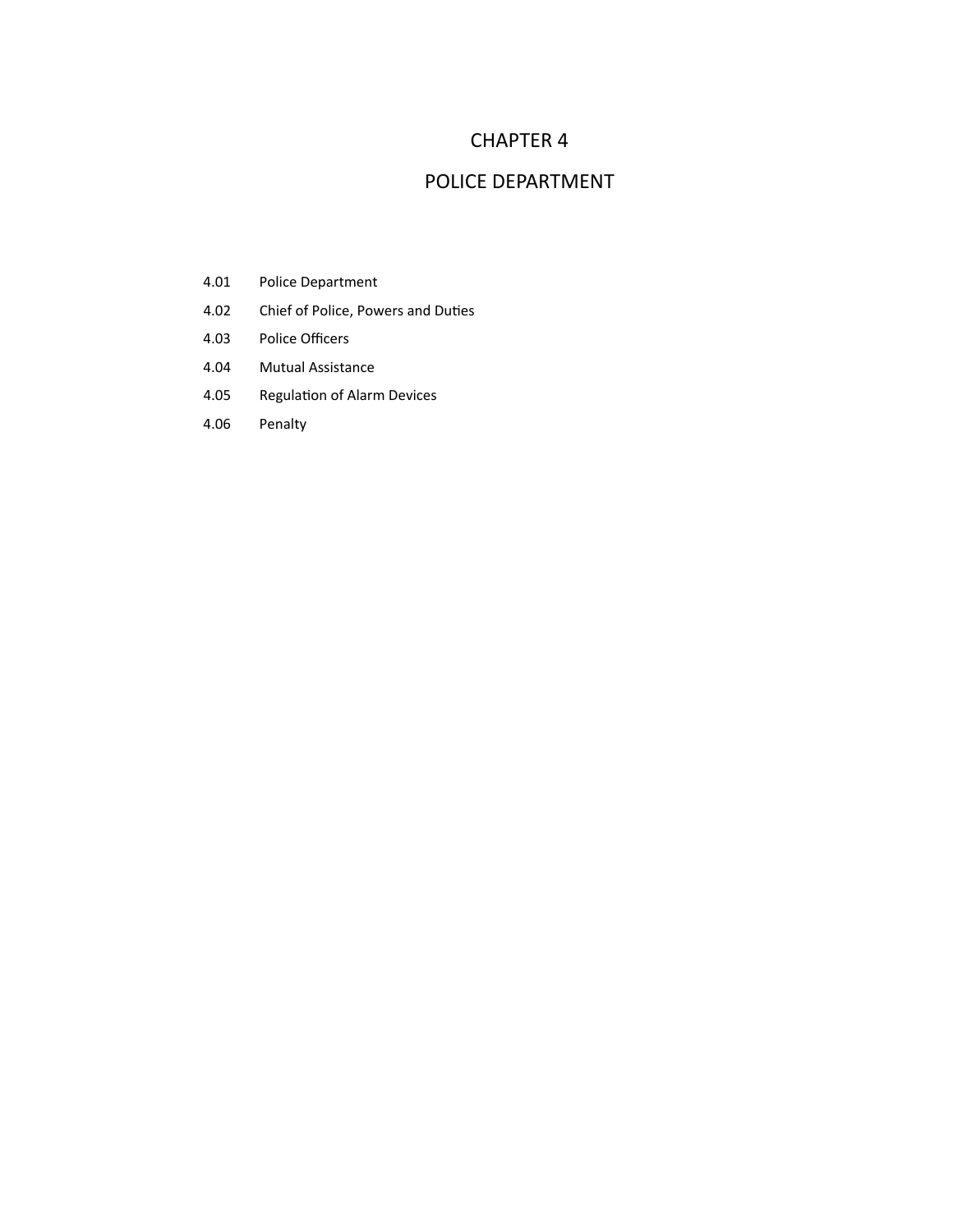**4.01 POLICE DEPARTMENT.** (1) PERSONNEL. The Police Department shall consist of the Chief of Po‐

lice and such police officers as the Village Board may prescribe by ordinance or resolution.

 (2) SALARIES. The Chief and the police officers shall receive salaries as fixed by the Village Board and shall not be entitled to any other compensation.

(3) TENURE OF CHIEF AND POLICE OFFICERS. After a 6 month probationary period, the Chief of Police and all police officers shall hold office during good behavior, subject to suspension or removal for cause by the Police Committee.

 **4.02 CHIEF OF POLICE, POWERS AND DUTIES.** (1) The Chief shall possess the powers, enjoy the privileges and be subject to the liabilities conferred and imposed by law upon marshals and constables.

 (2) He shall exercise supervisory control over all the personnel of his Department and adopt, subject to the approval of the Village Board, rules and regulations for the government, discipline, equipment and uniforms of police officers.

(3) He shall obey all lawful written orders of the Village President and the Village Board.

 (4) He shall cause the public peace to be preserved and see that all laws and ordinances of the Village and the State are enforced and, whenever any violation thereof shall come to his knowledge, he shall cause the requisite complaint to be made and see that the evidence is procured for the successful prosecution of the offender.

(5) He shall be solely responsible for the care and condition of the equipment used by his

department.

(6) He shall keep an accurate and complete record of all complaints, arrests, traffice violations, convictions and dispositions for the Department.

(7) He shall submit a monthly report to the Village Board of activities and transactions of the Department during the preceding month.

(8) He shall promulgate rules and regulations for the operation of the Department, particularly the rules and regulations mandated by the legislature, subject to the approval of the Village Board.

 (9) As provided in sec. 3.04 of the Code, he shall annually file the recommended Department budget with the Village Treasurer.

 **4.03 POLICE OFFICERS.** (1) GENERAL POWERS AND DUTIES. Each officer of the Department shall possess the powers conferred on marshals and constables by law, shall preserve the public peace and shall enforce the laws and ordinances of the State and the Village, subject to orders, rules and regulations of the Chief, the Village President and the Village Board.

 (2) POWER OF ARREST. The Chief of Police and any police officer shall arrest any person in the Village found in the act of violating any law or ordinance of the Village or State or aiding or abetting in such violation, and they shall arrest, without warrant, all persons whom they have reasonable grounds to believe have violated any law or ordinance and who will not be apprehended unless immediatley arrested, shall take all arrested persons in charge and confine them, and shall within a reasonable time bring such persons before the court having jurisdiction thereof to be dealt with according to law.

 (3) REPORTING DANGEROUS CONDITIONS. The Chief of Police and any police officer shall report all street and sidewalk obstructions, unlighted street lamps, unlawful street signs or signals and defective or dangerous streets and sidewalks to the Director of Public Works.

 (4) ASSISTING FIRE DEPARTMENT. Whenever necessary, any police officer shall assist the Fire Department in maintaining order at the scene of a fire.

 (5) PERMITS AND LICENSES. The police officers shall ensure that the necessary permits and licenses issued by the State or the Village are in the possession of or are properly displayed by any person engaged in an activity or business within the Village for which a permit or license is required and that the terms of such license or permit are complied with.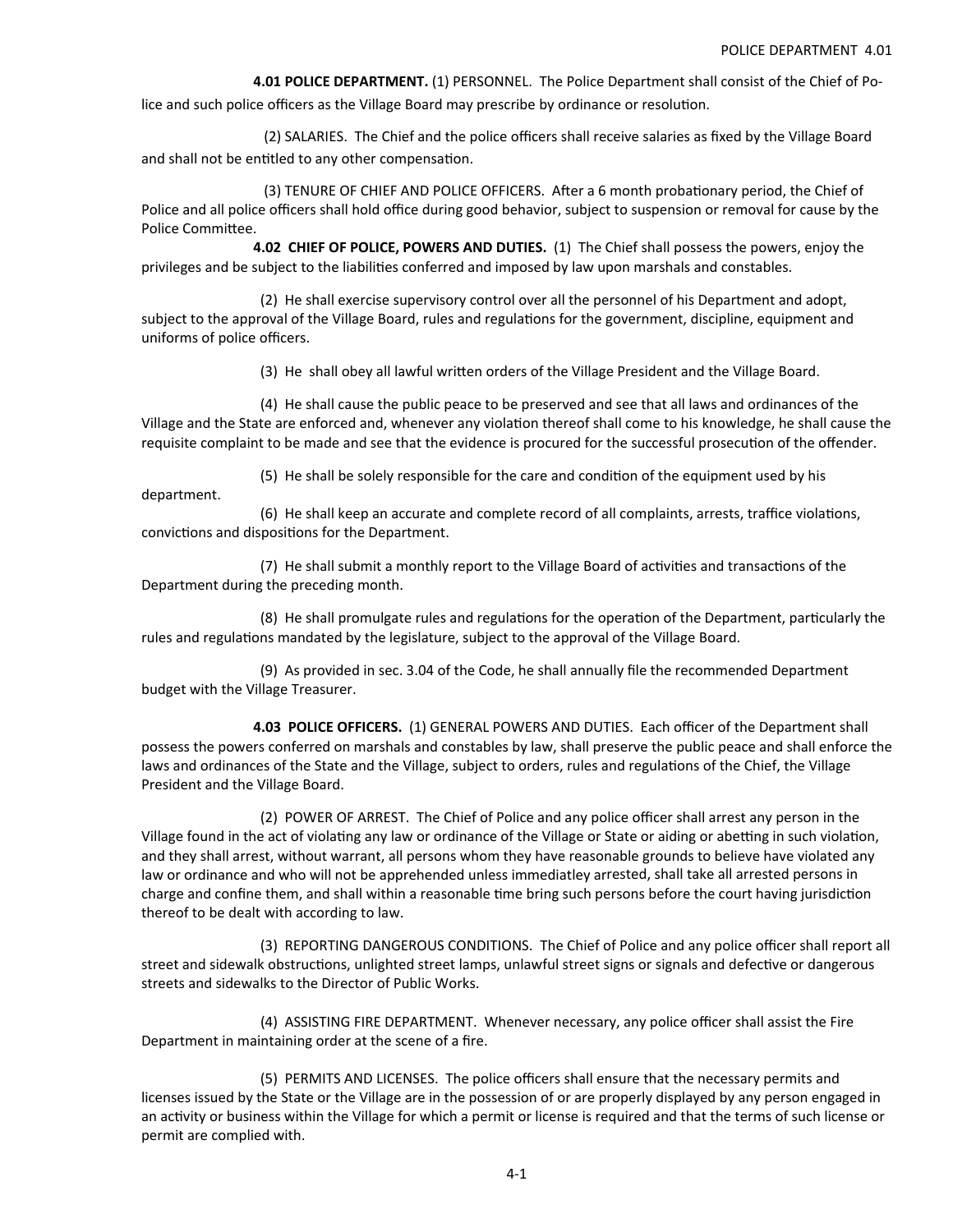**4.04 MUTUAL ASSISTANCE.** In accordance with §§66.1019(1) and 66.0513, Wis. Stats., and policies established by the Village Board, the Chief of Police may respond to requests for police personnel from Polk County or any municipality or town within said County, and may request said jurisdictions to provide police personnel to the Village.

4.05 REGULATION OF ALARM DEVICES. (1) PURPOSE. The purpose of this section is to establish regulations, standards and controls relating to the type, use and installation of alarm devices.

(2) DEFINITIONS. The terms used herein shall be defined as follows:

(a) *Alarm System.* An assembly of equipment installed for the purpose of notifying the Police Department by the Polk County Sheriff's Department Dispatch Center of urgent intention to either an intrusion and/or a robbery to said location.

(b) Alarm User. Any business or any citizen in the Village that installs or maintains an alarm system. A person is considered an alarm user when the Police Department receives notifications by the Sheriff's Department Dispatch Center of the alarm signal. How the signal is reported to the Police Department does not determine whether or not the person is an alarm user.

 (c) *AutomaƟc Dialing Service.* AutomaƟc dialing service is an alarm system which creates and sends a prerecorded message that is transmitted directly over telephone lines to the Sherriff's Department indicating the existence of an emergency situation.

 (d) *On‐Premises Alarm*. An on‐premise alarm generates a signal on or about the premises to notify that an intrusion is occurring. This is a visual or audible alarm signal that does not connect directly to any answering panel or service.

 (3) ALARM PERMITS. Any person intending to install or maintain an alarm system shall first obtain a permit from the Police Department. An alarm permit shall be granted only after satisfactory completion of an application submitted to the Police Department for approval. The application shall explain what type of alarm will be utilized along with a description of how the alarm works. If an alarm user fails to obtain a permit, he shall be held in violation of this section. If at any time the alarm user does not comply with the regulations set forth in this section, the alarm permit may be revoked by the Police Chief or his designee. There shall be no charge for the permit for a signal alarm re‐ ceived.

(4) CENTRAL ANSWERING STATION ALARM. The central answering station alarm is programmed directly to a private central answering station. This station is responsible for the monitoring of the alarm and notifying the Police Department by the Sheriff's Department when an alarm is transmitted from the user to the service. The central answering station will advise the Police Department by the Sheriff's Department of which alarm user had transmitted the signal. The Sheriff's Department shall, to the best of its ability and equipment potential, advise the Police Department of which area on the premises is experiencing the intrusion. If it is a robbery in progress alarm, the Sheriff's Department shall give whatever information is available to it at the time. The central answering station shall be responsible for maintaining a current contact notification list for each user. The station shall contact a key holder or other representative to meet the Police Department responding officers to determine the cause of the alarm. Representatives shall be advised to respond to every alarm location in a timely fashion. Anyone utilizing a private alarm company is subject to all other guidelines of this section that apply.

 (5) AUTOMATIC DIALING SERVICE PROHIBITION. The Sheriff's Department does not permit auto‐ matic dialing services with a prerecorded message to terminate on any of the telephone lines into their dispatch center. No person shall be granted a permit with this type of system.

 (6) ON‐PREMISES ALARMS. Visual or audible alarms that do not connect to an answering panel or service shall be referred to herein as "on-premises alarms." This type of alarm generates a signal on or about the premises to notify that an intrusion is occurring. On-premises alarms are subject to other alarm permit requirements found under sub. (3) above and sub. (10) below.